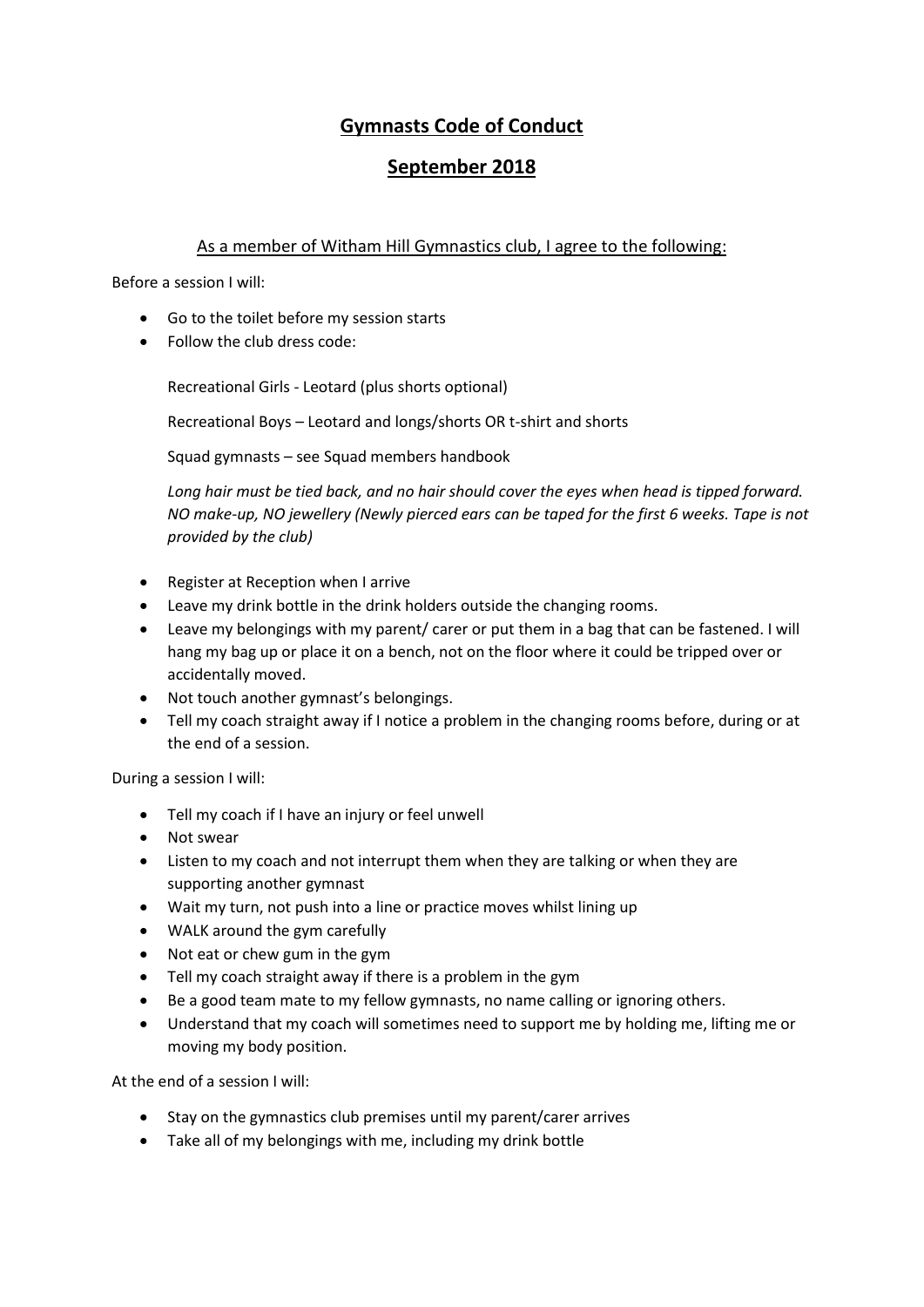#### **Parent/ Club Partnership Agreement**

## **September 2018**

#### As the parent/carer of a gymnast at Witham Hill Gymnastics Club, I agree to the following:

I will:

- Ensure that my child understands the gymnasts code of conduct and adheres to it
- Bring my child into the building no later than 5 minutes before their session starts, make sure that they sign in at the Reception desk and remain in the reception area until they have entered the gym.
- Ensure that my child is dressed appropriately (see gymnasts code of conduct) and keep their belongings with me or provide them with a bag to fasten belongings into.
- Encourage my child to go the toilet before their session
- Not smoke or use foul/ disrespectful language within the club or its grounds
- Inform the club via text/email if my child is unable to attend for more than 3 sessions in a row. (Squad parents please see the absence policy in the squad handbook) *Please DO NOT use social media to contact the club*
- Inform the club of any injury, medical condition, special educational need or change in personal circumstance that may affect my child's attendance, ability to train or that may require their training to be adapted.
- Discuss any concerns regarding the club or my child's training by contacting Jamie Saunders, Head Coach on [Info@withamhillgymnastics.com](mailto:Info@withamhillgymnastics.com) to arrange a parent/coach meeting.

If an issue cannot be resolved or is not related to a child's training, it may be passed to our welfare team who can be contacted at [welfare@withamhillgymnastics.com](mailto:welfare@withamhillgymnastics.com) *Please DO NOT use social media to voice concerns*

- Give one months' notice if my child intends to leave the club
- Support my child's involvement and help them to enjoy their sport by:

-Not forcing them to take part

-Not punishing/belittling my child for poor performance/ making mistakes

-Focusing on good effort/ performance, not just results

-Demonstrating good sportsmanship, applauding the good performance and efforts of all gymnasts

-Not publicly challenging the decisions made my coaches or by officials at competitions

-supporting the club by participating in fundraising activities when possible